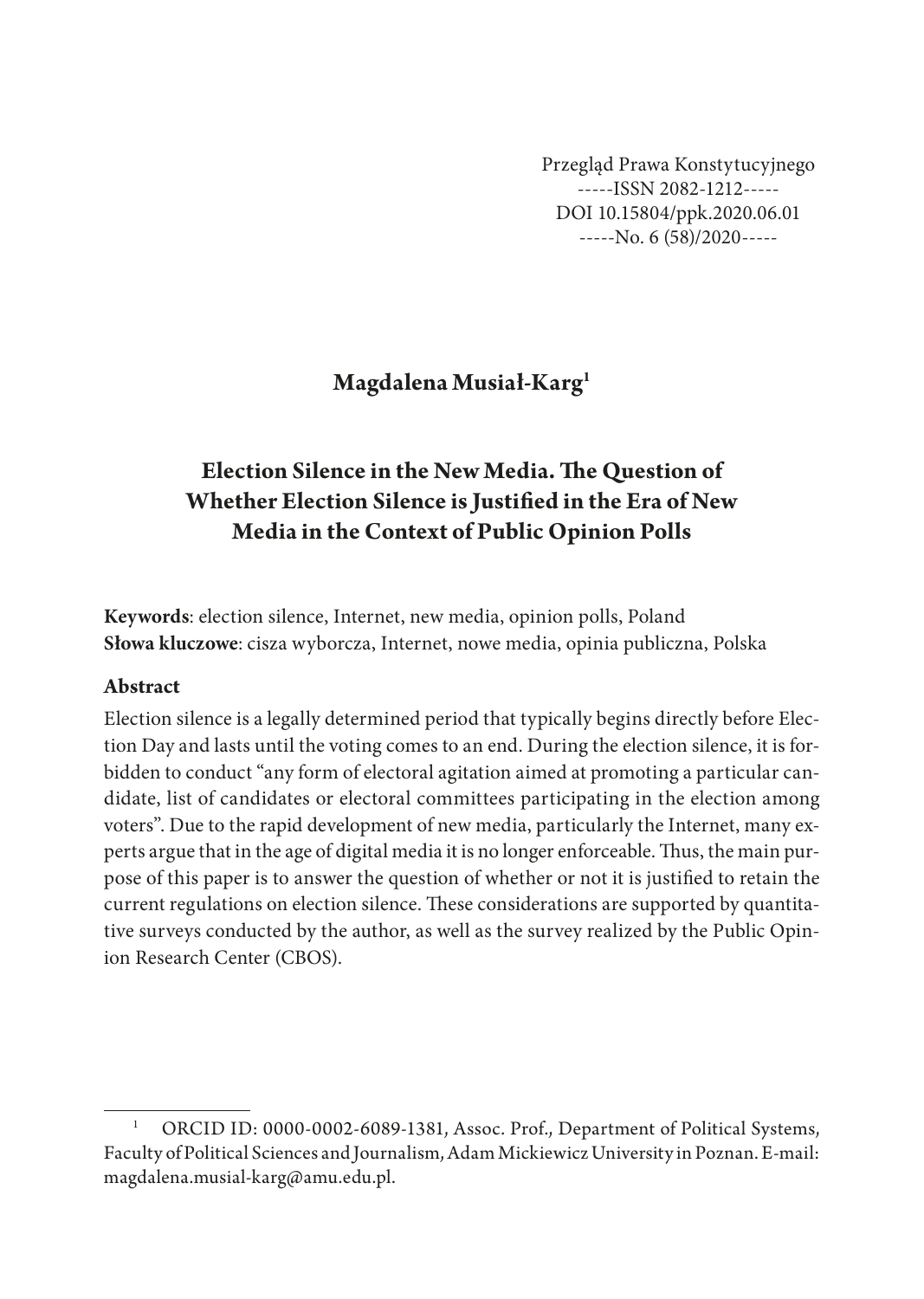### **Streszczenie**

## **Cisza wyborcza w nowych mediach. Pytania o zasadność funkcjonowania ciszy wyborczej w dobie nowych mediów w kontekście badań opinii publicznej**

Cisza wyborcza jest prawnie ustanowionym okresem, który zwykle rozpoczyna się bezpośrednio przed dniem wyborów i kończy się, gdy głosowanie dobiegnie końca. Podczas ciszy wyborczej zabrania się przeprowadzania jakiejkolwiek formy agitacji wyborczej mającej na celu promocję wśród wyborców konkretnego kandydata, listy kandydatów lub komitetów wyborczych uczestniczących w wyborach. Ze względu na dynamiczny rozwój nowych mediów, zwłaszcza Internetu, wielu ekspertów twierdzi, że w dobie mediów cyfrowych cisza wyborcza nie jest możliwa do utrzymania i że powinno się ją zlikwidować. Głównym celem niniejszego artykułu jest odpowiedź na pytanie, czy w dobie Internetu uzasadnione jest utrzymanie obecnych przepisów dotyczących ciszy wyborczej. Rozważania te są poparte badaniami ilościowymi przeprowadzonymi przez autorkę, a także badaniami zrealizowanymi przez Centrum Badań Opinii Społecznej (CBOS).

\*

#### **I. Introduction**

The issue of whether election silence should be maintained typically is raised in Poland before elections. The primary goal of the debate then is to answer the question of whether or not retaining this instrument makes sense in the era of rapidly developing new media, and when it is difficult to monitor online activity. The topic of this paper concerns the instrument of election silence, which is examined not only in the context of new media observing election silence but also in the context of public opinion polls. The inspiration to address this topic was provided by the increasing number of media reports on online electioneering (especially before elections) and the growing doubts about the sense of retaining the requirement of election silence. Additionally, strong arguments have repeatedly been raised in the public space in favor of abolishing this instrument as an expandable anachronism that has lost its purpose, given the dynamic development of the internet and the variety of online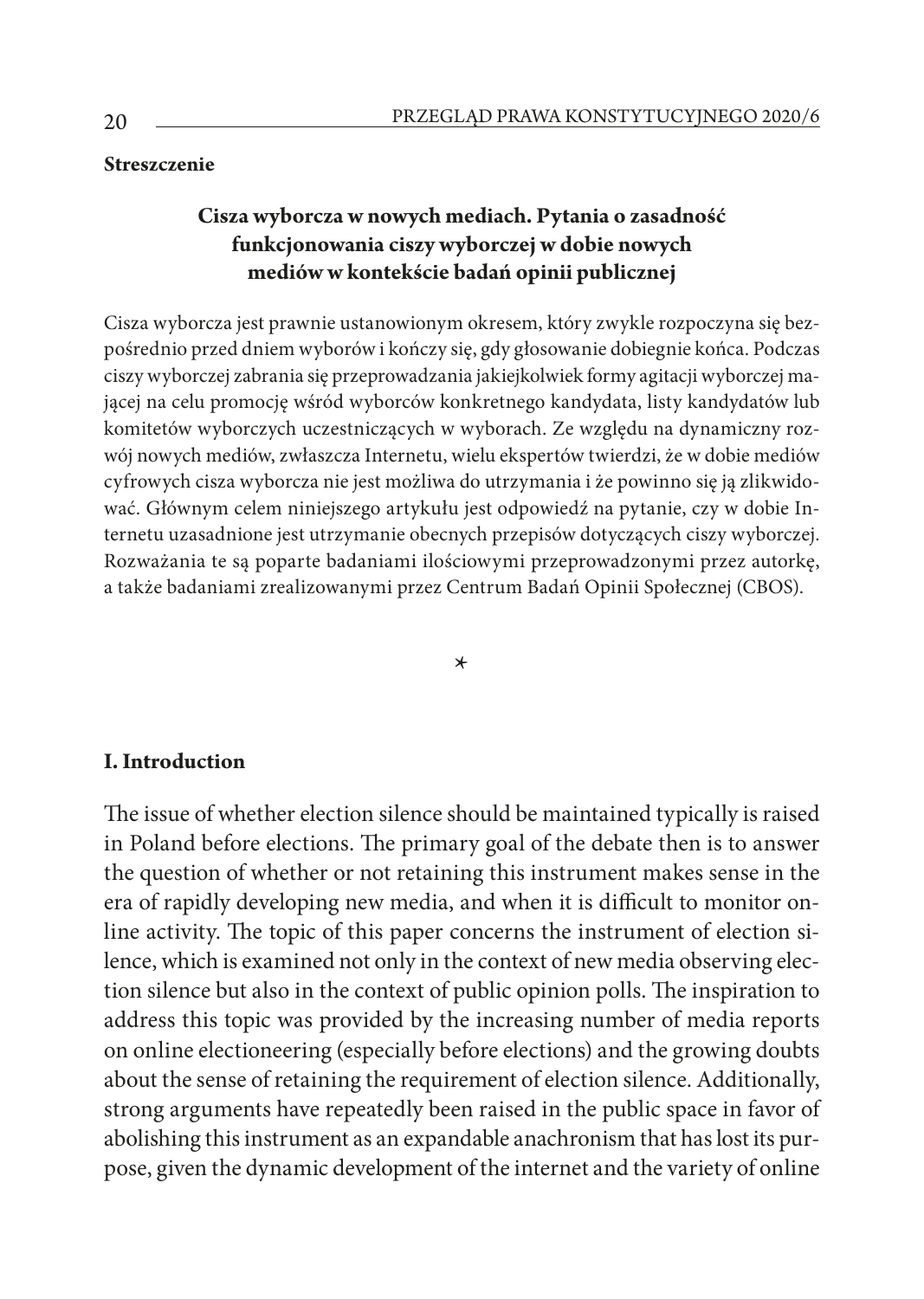tools<sup>2</sup>. It is therefore the main purpose of this paper to answer the question of whether or not it is justified to retain the current regulations on election silence. These considerations are supported by quantitative surveys conducted by the author, as well as by the Public Opinion Research Center (CBOS).

### **II. Election Silence – Its Essence and Operation**

*Election silence*, also called *pre-election silence*, *electoral silence*, or *campaign silence* is a legally determined period that typically begins directly before Election Day and lasts until the voting comes to an end<sup>3</sup>. During the election silence, it is forbidden to conduct "any form of electoral agitation aimed at promoting a particular candidate, list of candidates or electoral committees participating in the election among voters". Election silence has been introduced to allow voters to make their electoral decisions under appropriate conditions, that is, in peace and in the absence of any attempts of individual electoral committees at exercising any influence on them. By design, election silence is intended to be a time for the electorate to reflect, and to decide whom to vote for.

Article 107 of the Election Code of January 5, 2011 provides for the election silence – a period between the end of the election campaign and the end of voting, during which it is forbidden to conduct election agitation in the forms listed in the section 1 of this article. The following activities are prohibited under this section: "the convening of meetings, organizing marches and demonstrations, giving speeches and distributing materials and conducting electioneering for the candidates or their lists in other ways". The following section prohibits "[e]lection campaigning in the polling station and in the building where the premises is located"4 . According to the Art. 115 of the Election Code, it is prohibited to disseminate to the public the results of pre-election surveys, public opinion polls concerning the expected voting be-

<sup>2</sup> *Polacy o proponowanych zmianach w prawie wyborczym*, Research communique No. 65/2014, CBOS, Warsaw 2014, p. 8.

<sup>3</sup> J. Pérez Colomé, *La ' jornada de reflexión' es un invento español*, 25.06.2016, "El País", https://elpais.com/politica/2016/06/24/actualidad/1466780026\_862426.html (10.05.2020).

<sup>4</sup> Art. 107 sec. 2 of the Act of 5 January 2011, the Election Code (Dz.U. No. 21, item 112).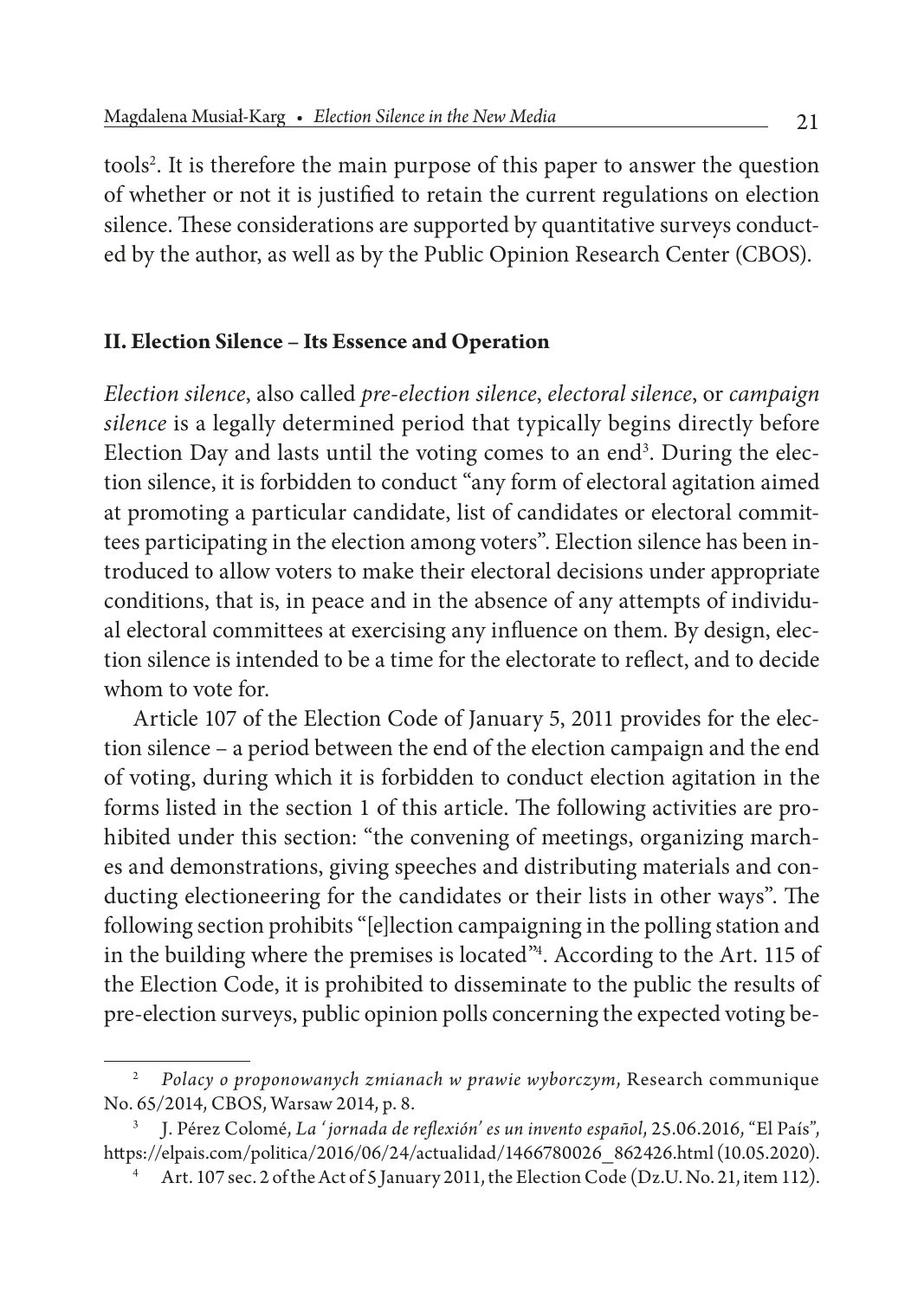havior and election results, and the results of polling conducted on Election Day (exit polls). A person violating this prohibition is subject to a fine of half a million to one million zlotys<sup>5</sup>.

The prohibition on electioneering can be viewed as a violation of freedom of speech, which is why many Western democracies consider it unconstitutional. Election silence is a feature of many young democracies in which it is justified to curtail political debate immediately before elections as a measure preventing the escalation of conflict shortly before and during voting. In many countries, election silence is legally established by election law. There are, however, states in which the leading political forces are bound by a gentlemen's agreement which obliges them to run the campaign following specified standards and to abstain from electioneering during a defined period before the elections<sup>6</sup>. This is the case with Sweden, for instance. Interestingly, the term *election silence* is absent or rare in English, because election silence is not a practice in Anglo-Saxon countries. Election silence is something completely unknown there. "If someone tried to impose election silence in America, (…) both the left and the right would be alerting the public that the sacred First Amendment to the U.S. Constitution, which provides citizens with complete freedom of speech, is being violated". Additionally, in the *Burson v. Freeman* case, in 1992 the U.S. Supreme Court ruled that campaigning on Election Day is prohibited solely in the polling place or within a short distance from the polling place (100 feet)<sup>7</sup>. The rules of election silence apply to all the media, including the internet<sup>8</sup>.

Compliance with election silence regulations is a serious challenge for new media, in particular the internet, in connection with the dynamic development

<sup>7</sup> *Burson v. Freeman*, 504 U.S. 191 (1992) – Charles W. Burson, Attorney General and Reporter for Tennessee, *Petitioner v. Mary Rebecca Freeman Certiorari* to the Supreme Court of Tennessee, No. 90–1056, Argued October 8, 1991, Decided May 26, 1992; Find Law, http:// caselaw.lp.findlaw.com/cgi-bin/getcase.pl?court=us&vol=504&invol=191 (2.06.2020); LII, Legal Information Institute, Cornell University Law School, http://www.law.cornell.edu/ supct/html/90–1056.ZS.html (2.06.2020).

<sup>8</sup> M. Musiał-Karg, *The Election Silence in contemporary democracies. Questions about the sense of election silence in the Age of Internet*, "Przegląd Politologiczny" 2013, No. 3, p. 102.

<sup>5</sup> Art. 500, Ibidem.

<sup>6</sup> *Campaign silence*, The ACE Electoral Knowledge Network**,** http://aceproject.org/ electoral-advice/archive/questions/replies/699408090 (15.05.2020).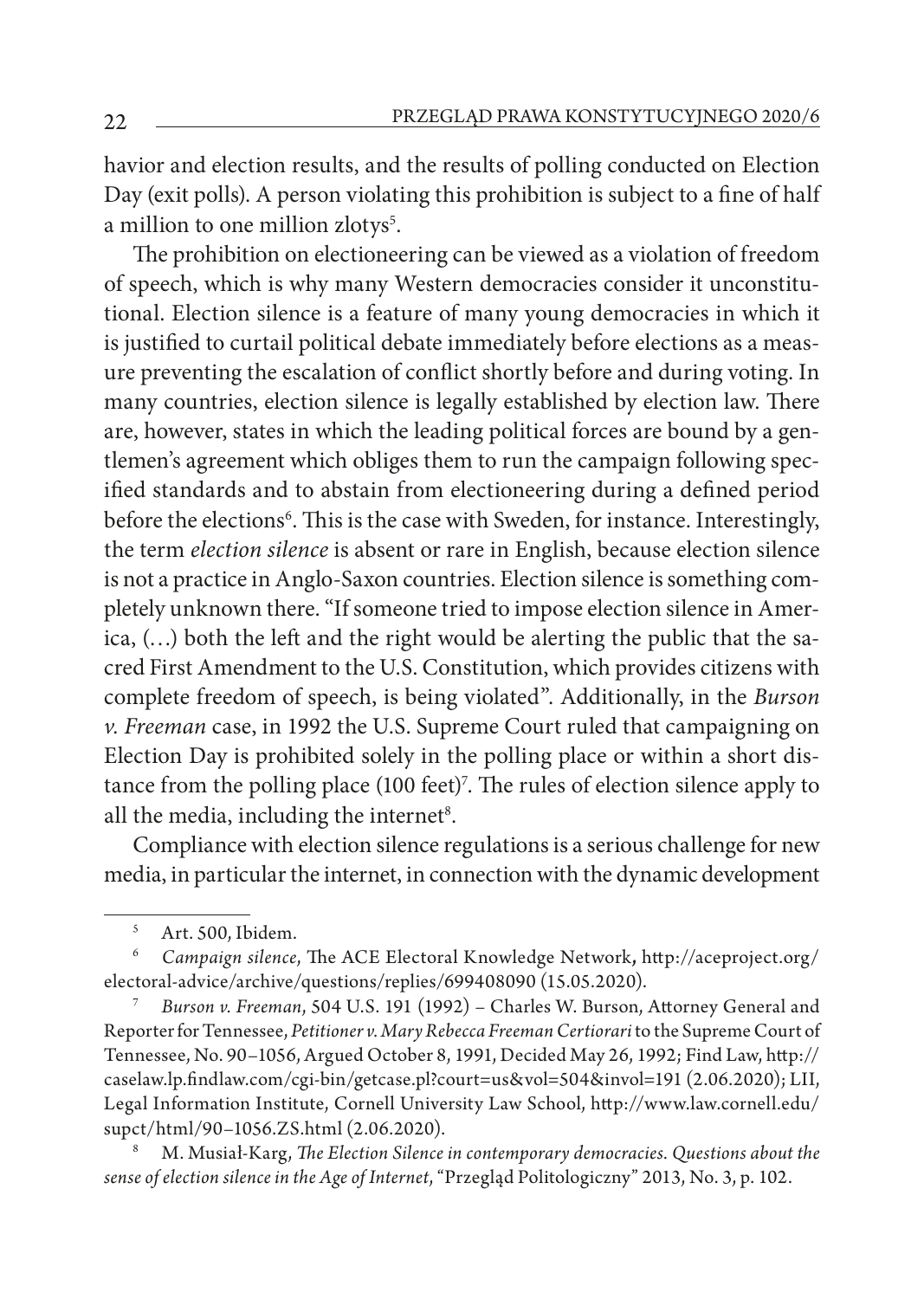of ICT (Information & Communication Technologies). Steady progress in social communication technologies provides innovative, formerly unknown, and hitherto non-existent possibilities and methods of influencing the opinions, attitudes, and political behavior of voters. The internet, in particular, offers the considerable potential of abusing electoral silence because "it is not easy to subject the news and statements transmitted and exchanged through the internet, regardless of time differences and state borders, to global and comprehensive monitoring by state authorities; laws aiming for electoral silence to be observed may turn out pointless"9 .

Significantly, the Election Code does not regulate the matter of election silence in the new media (broadly understood). As already indicated, however, the prohibition on campaigning and the dissemination of polls applies to all kinds of media, including online media, which are treated like printed ones<sup>10</sup>. In one of its explanations from 2010, the National Electoral Commission in Poland provided guidelines on maintaining election silence, stating that the prohibition on election campaigning during the period of election silence includes all online activities. This means that even news items of a campaigning nature that are posted online 24 hours before the voting day, in other words, posted by the end of the election campaign, may remain online. During the election silence, however, only news items that do not promote the candidates can be posted online<sup>11</sup>. This quite laconic definition does not encompass the entire range of activities that can potentially infringe on election silence. There are many examples of how election silence can be bypassed on the internet. Actions that involve infringing on election silence include liking posts of a campaigning nature on social media, sharing such posts on social media, writing posts encouraging readers to support a particular politician, political party, or election committee, and publishing the results of pre-election polls.

<sup>9</sup> G. Kryszeń, *Standardy prawne wolnych wyborów parlamentarnych*, Białystok 2007, p. 186.

<sup>10</sup> *Cisza wyborcza na portalu Emito.net*, http://www.emito.net/wiadomosci/wielka\_brytania/cisza\_wyborcza\_na\_portalu\_emito\_net\_1031720.html (5.06.2020).

<sup>&</sup>lt;sup>11</sup> Clarifications of the National Electoral Commission of 18 June 2010 on the so-called election silence, https://pkw.gov.pl/wybory-i-referenda/wybory-prezydenta-rzeczypospolitej-polskiej/wybory-prezydenta-rp-w-2010ampnbspr/informacje-ogolne/wyjasnienia-panstwowej-komisji-wyborczej-z-dnia-18-czerwca-2010-r-w-sprawie-tzw-quotciszy-wyborczejquot  $(5.06.2010).$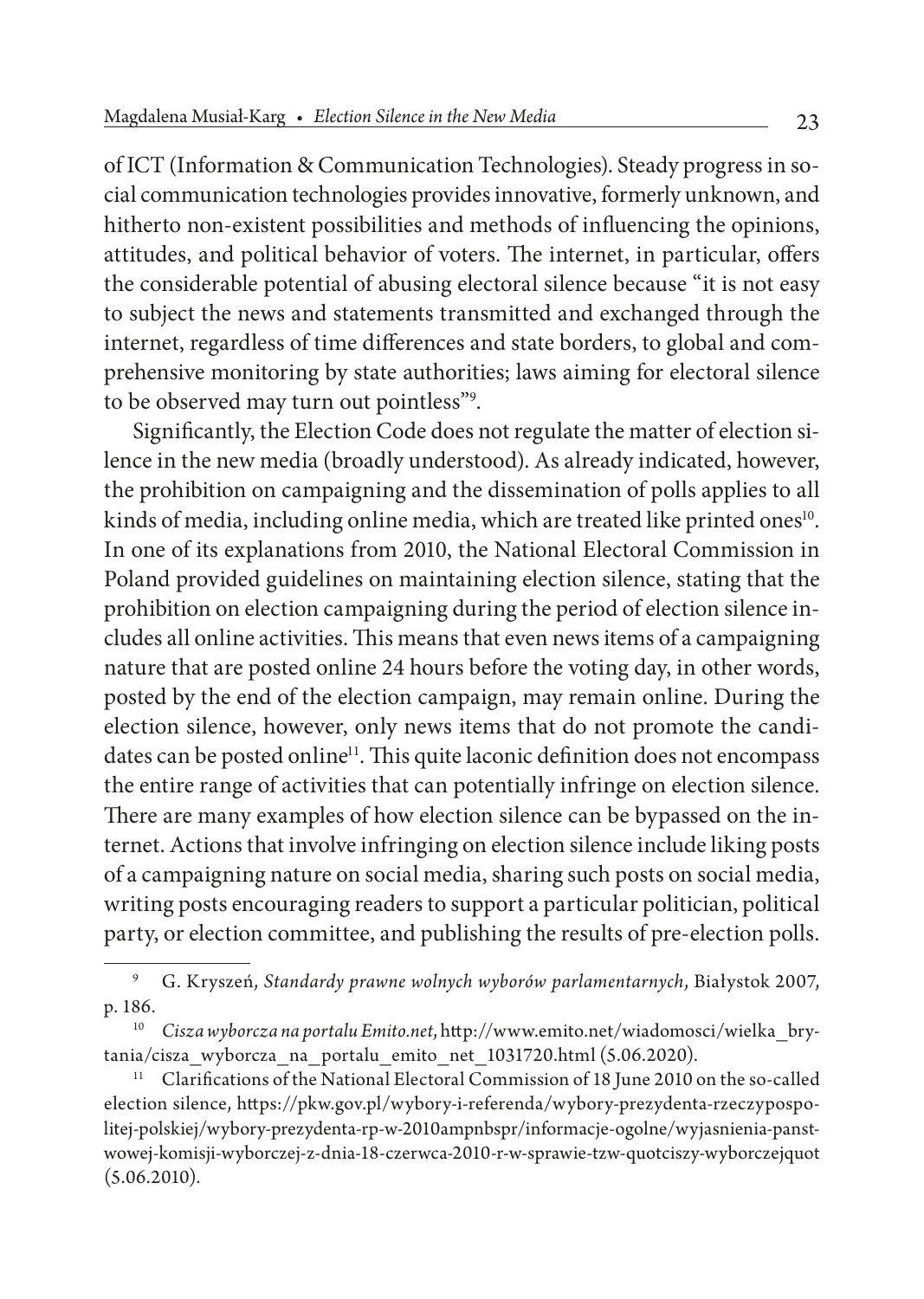Where is it possible to break election silence (in which online spaces)? Election silence can be broken, or at least bypassed, on internet websites, on blogs, via social media, and various communicators<sup>12</sup>. Other forms of breaking election silence can encompass sending text messages by phones which encourage the recipient to vote for a particular candidate, sending internet memes (an internet genre consisting of a pictorial message built following a construction pattern which uses conventionalized elements related to the culture and history of the internet<sup>13</sup>), as well as placing sites with agitation messages on foreign servers and using these sites during election silence. An interesting case of similar activities involves providing the results of pre-election polls on foreign websites, which is not a formal break of election silence, but it is beyond any doubt that such messages can affect the attitudes of voters abroad.

Given the subject of this paper, namely election silence, the question arises of whether or not it is still justified for campaigning to continue on Polish-language sites located on foreign servers, and for foreign news sites to report the results of exit polls. Although these actions do not constitute an attempt at breaking election silence (but only bypassing it) $\frac{1}{4}$ , they are examples of the possibility of election information influencing the attitudes of voters. Given the increasing access of Polish society to the internet, it is certain that voters who want to find the information which should not be disseminated during election silence can easily access it. After all, the purpose of election silence is to ensure that voters have peaceful conditions in which to make decisions concerning the electoral offer; decisions which should not be made under the influence of any publications of election-related content. Nevertheless, in the age of the internet, maintaining election silence appears to be a very difficult endeavor, bordering on the impossible.

Interestingly, the discussions on how to change election silence regulations – whether concerning its length or abolishing it altogether – are infrequent in Poland. One of the significant drafts that were debated by the Polish parliament was the amendment to election law submitted by the Modern party in 2016.

<sup>12</sup> J. Marszałek-Kawa (ed.), *Współczesne oblicza mediów*, Toruń 2005.

<sup>13</sup> M. Żytkowiak, *Definicja memu*, "Memy polskie", http://memypolskie.pl/memy/definicja-memu (5.06.2020).

 $14$  Election silence applies only to the territory of a given country.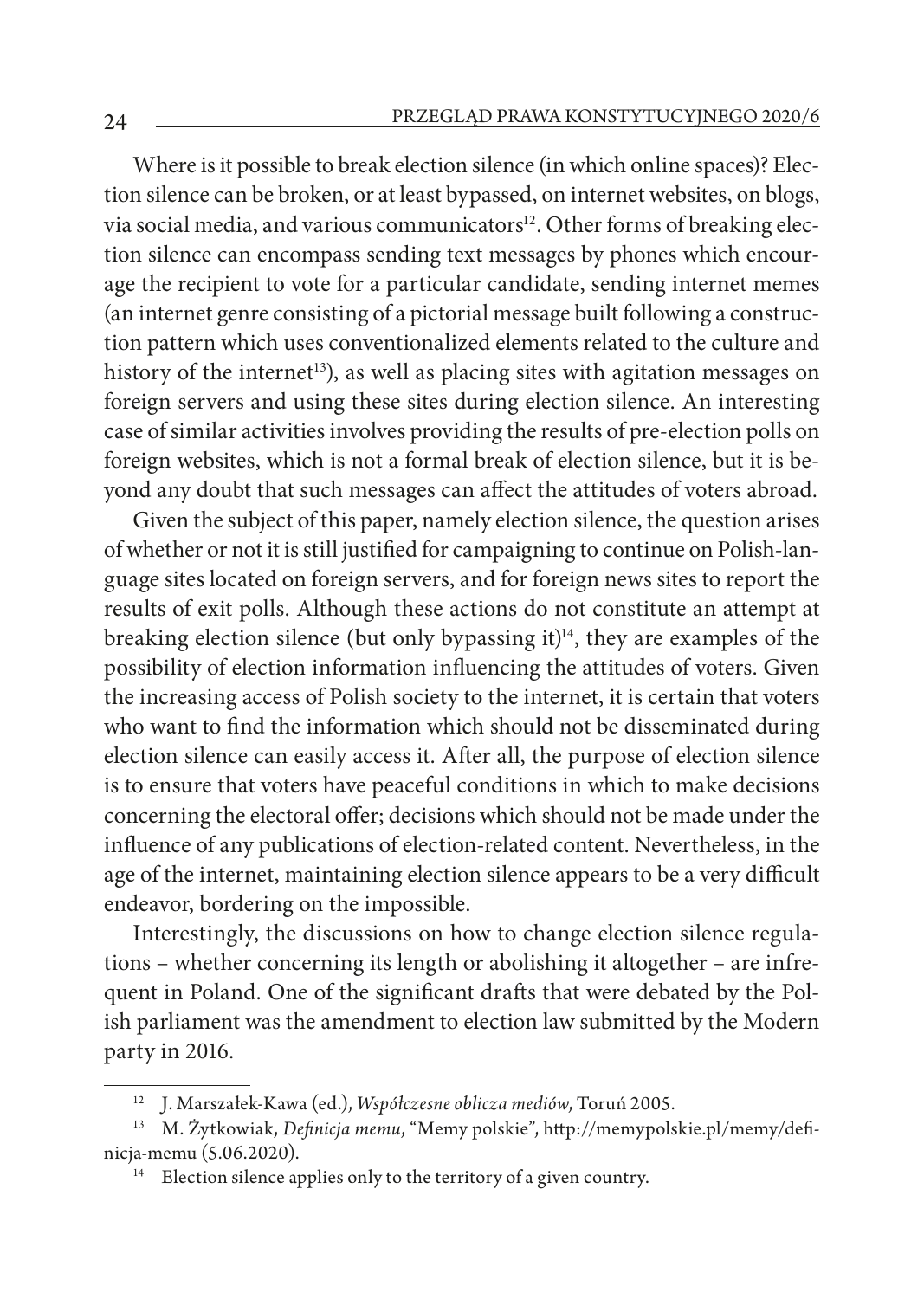The party put forward a bill to lift election silence. The proposal took into account changes that had occurred in the course of the development of social relations and electronic media. They argued that election silence is absent in a number of EU member states, many of which have had long democratic traditions. The restrictions imposed by the Polish election system are absent in the United Kingdom, Belgium, the Netherlands, Sweden, Finland, Estonia, and Ireland, among others. The same applies to the United States. Nevertheless, democracy is assessed as functioning well in these countries<sup>15</sup>. The Modern party's draft provided for lifting the ban on electioneering and conducting an electoral campaign outside of the polling place on the day before the Election Day or a referendum, and on the Election Day, as well as for lifting the ban on the dissemination of election and referendum polls on voters' behavior on the day preceding the Election Day<sup>16</sup>.

Online electioneering has a lot of advantages but it also poses numerous challenges. The examples and statistics confirm the fact that social media are increasingly used as tools of political communication. An election campaign conducted on social media requires the electoral staff to be responsible for monitoring the content posted by persons visiting the candidate's website, and for their supporters and opponents complying with election silence, first and foremost. Interestingly, the "combined, private-and-public character of social media inhibits the assessment of the extent to which individual behavior of their users qualifies as infringing on election silence"17. The bill was rejected by the parliament on February 25, 2016, by 244 votes against, with 192 votes for and 4 abstentions. Law and Justice was against the changes and moved for them to be dismissed, with the support from the Polish People's Party. Civic Platform and Kukiz'15 had their reservations about the bill but declared their intention to continue working on the changes in parliament $18$ .

<sup>15</sup> *Projekt ustawy o zniesieniu ciszy wyborczej*, https://nowoczesna.org/projekt-ustawy-o- -zniesieniu-ciszy-wyborczej (15.05.2020).

<sup>&</sup>lt;sup>16</sup> Ibidem.

<sup>17</sup> J.M. Zając, D. Batorski (eds.), *Kampania w sieci*, Warsaw 2011, pp. 71–72; J. Marszałek- -Kawa, B. Chludziński (eds.), *Znaczenie informacji w społeczeństwie obywatelskim. Wybrane aspekty prawne*, Toruń 2007.

<sup>18</sup> *Sejm odrzucił w pierwszym czytaniu projekt dotyczący zniesienia ciszy wyborczej*, 25.02.2016, https://www.tvpparlament.pl/aktualnosci/sejm-odrzucil-w-pierwszym-czytaniu-projektdotyczacy-zniesienia-ciszy-wyborczej/24183843 (15.05.2020).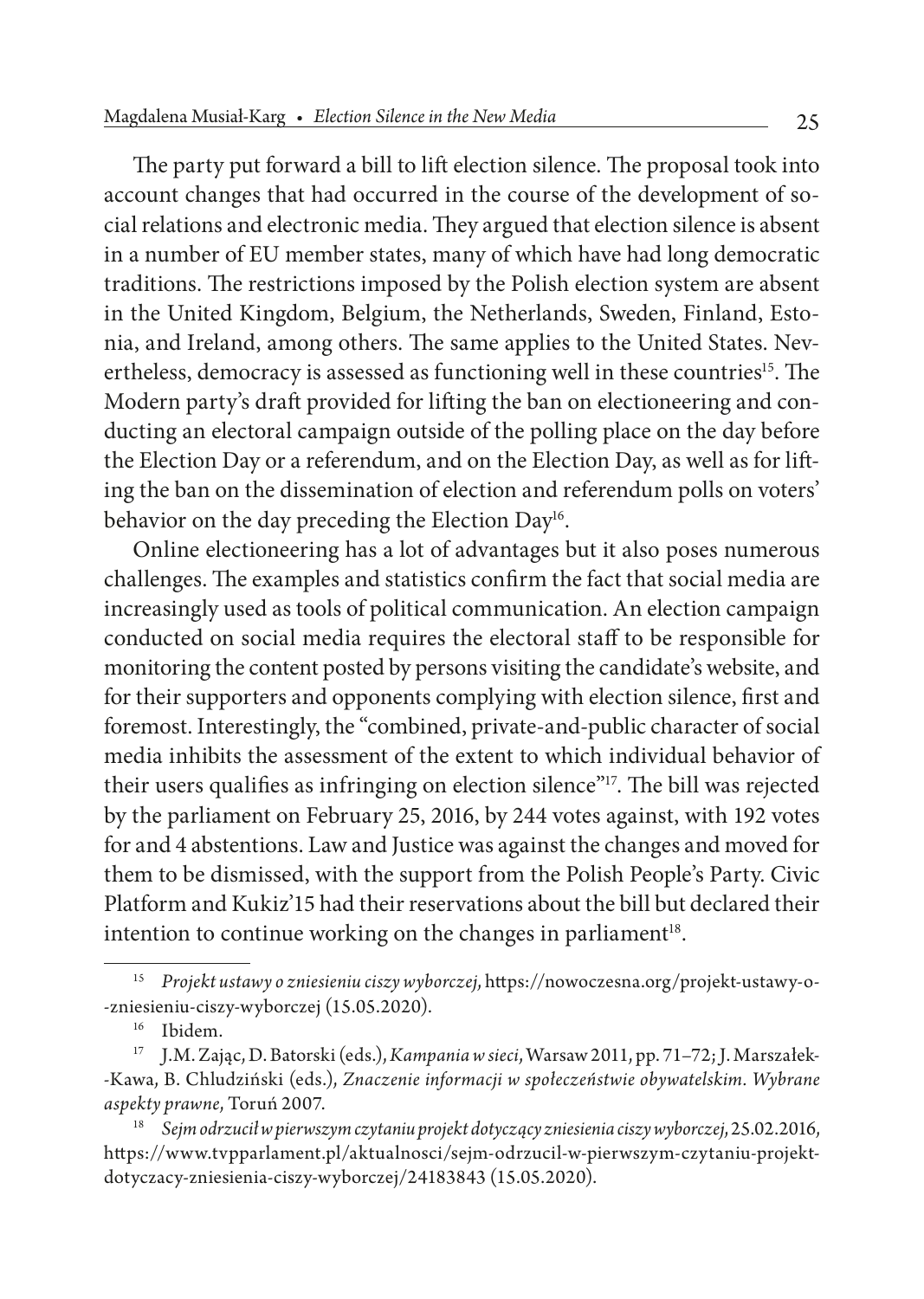## **III. Public Opinion Polls**

Public opinion polls are worth mentioning in the context of election silence as they reflect the attitudes of Poles to this instrument. This article presents the results of surveys conducted by the author, as well as by the Public Opinion Research Center (CBOS)<sup>19</sup> on changes to the election law. CBOS conducted its research in 2014, immediately before the new Election Code coming into force. The author conducted her survey on a sample of 1,086 Poles, five years later, in February 2019, several months before parliamentary elections.

Both surveys asked for the respondents' opinions on election silence. The research by CBOS demonstrated that the vast majority of respondents (72% of interviewees) believe that election silence is needed. 60% of respondents said that it should remain unchanged, while 7% believed that election silence

| Answers                                                                    | Percentage | Difference between the<br>two surveys |  |
|----------------------------------------------------------------------------|------------|---------------------------------------|--|
|                                                                            | 2014 CBOS  | 2019                                  |  |
|                                                                            | $N = 1028$ | $N = 1086$                            |  |
| Election silence is needed and it should be as long as it<br>is at present | 60%        | -6                                    |  |
| Election silence is needed and it should be extended                       | 5%         | $-1$                                  |  |
| Election silence is needed but it should be shortened                      | 7%         | $+4$                                  |  |
| Election silence is unnecessary and it should be<br>abandoned              | 18%        | $+5$                                  |  |
| Difficult to tell                                                          | 10%        | $-2$                                  |  |

### **Table 1. What is Your Opinion of Election Silence?**

Source: *Polacy o proponowanych zmianach w prawie wyborczym*, Research communique No. 65/2014, CBOS, Warsaw 2014, p. 8.

<sup>19</sup> The survey on *Current issues and events* (287) was conducted via computer assisted personal interviews (CAPI) (face-to-face) on April 3–9, 2014 on a random representative sample of 1,028 adult Poles; *Polacy o proponowanych zmianach w prawie wyborczym*, Research communique No. 65/2014, CBOS, Warsaw 2014, p. 8.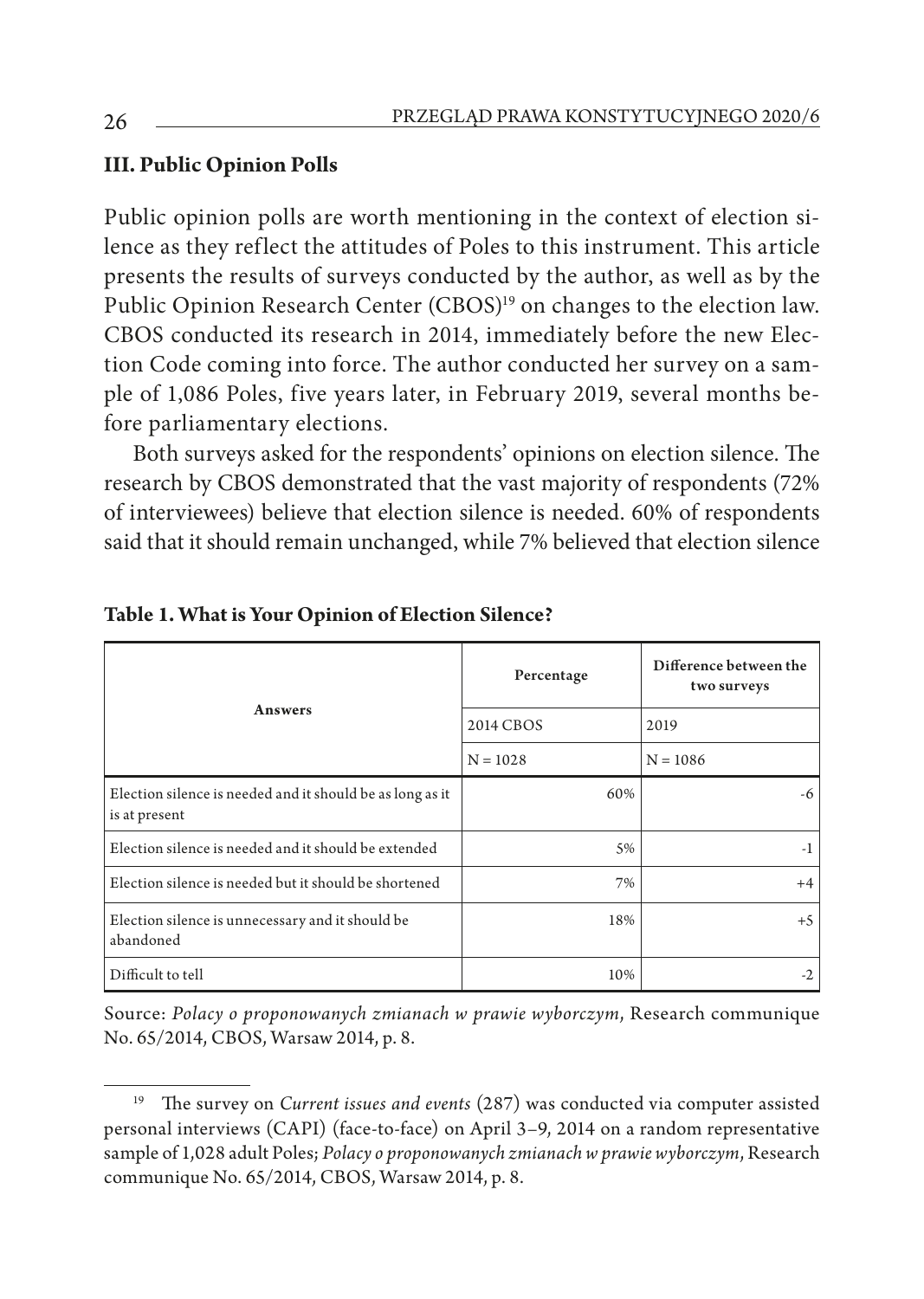should be shortened. One in five respondents said it should be extended. Interestingly, nearly 18% of respondents declared to be against retaining election silence. The attitudes to election silence were similar across different groups of respondents.

Comparing the answers to the same questions which were asked in both surveys demonstrates that in general Poles are in favor of election silence being retained. In both surveys, there were more supporters than opponents of this institution, although the number of the latter has been shown to have increased by the 2019 survey.

In the 2019 survey, the number of respondents in favor of retaining election silence in the present or an extended form fell by 7 percentage points, while the number of those opposing election silence or in favor of its shortening grew by 9 percentage points. Respondents' opinions on how election silence should operate have evolved over the last few years. The largest changes can be seen in the groups of respondents in favor of maintaining the *status quo* and eliminating election silence altogether. Nevertheless, the majority of respondents believe that election silence is a significant component of the electoral process and should be retained unchanged.

Only one question was dedicated to election silence in the survey made by CBOS. As the discussion on whether or not to retain this instrument



### **Graph 1. What is Your Opinion of Election Silence?**

Source: own study.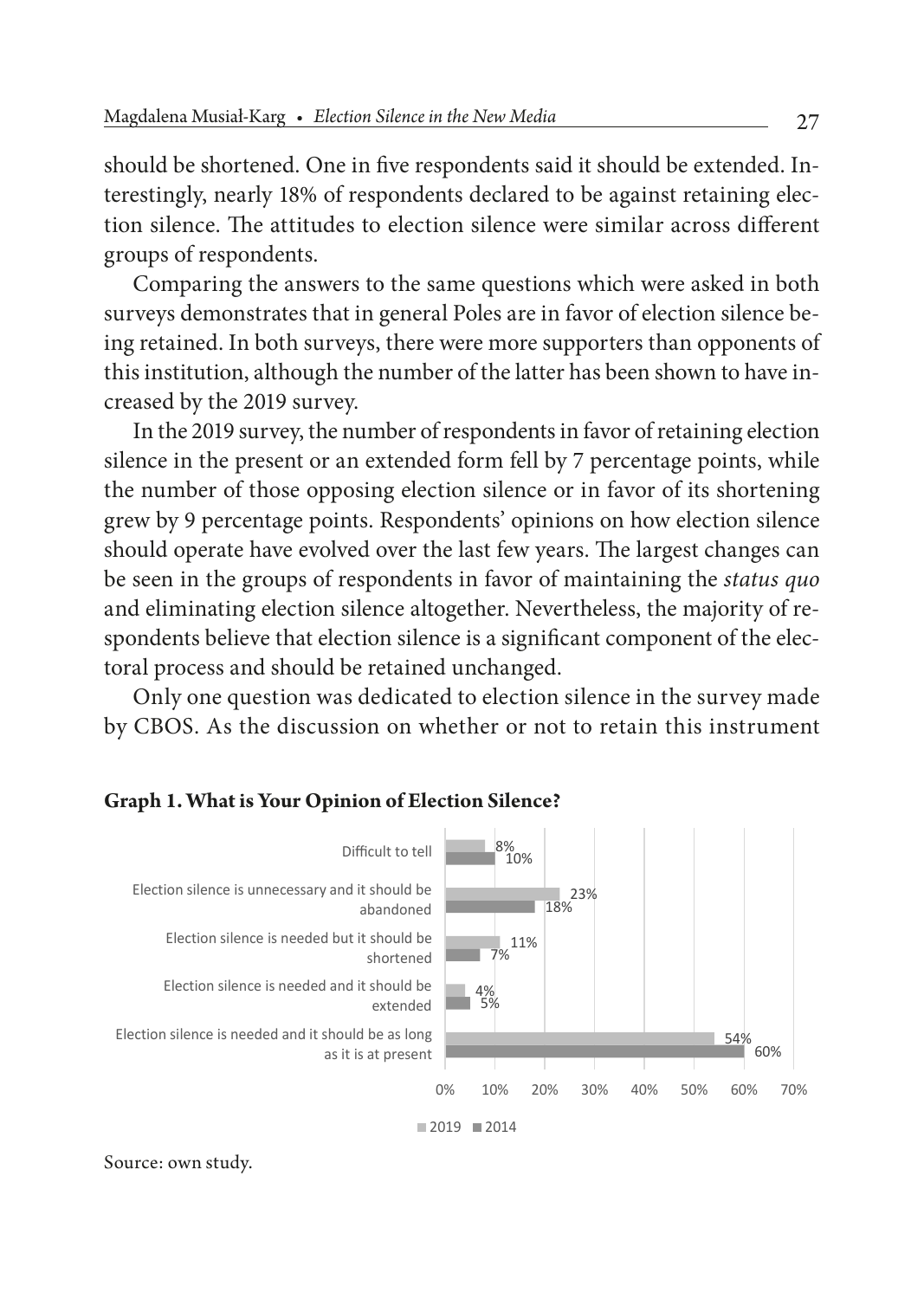had intensified, the 2019 survey included an additional question about retaining election silence in the internet era. The responses were analyzed regarding party preferences, by asking respondents who they would vote for in the upcoming parliamentary elections (choosing from the political parties represented in the parliament at the time). The question was justified by the assumption that voters' opinions would, to some extent, reflect the opinions of the parties they supported. Table 2 shows that the largest group of advocates of election silence in the present or stricter form could be found among the supporters of Law and Justice – a total of 47%, while the majority of those opposed to the *status quo* and extension of election silence were among the supporters of the Modern party and Civic Platform – 57% and 54% respectively. As regards the supporters of Kukiz'15 and the Polish People's Party, there were more supporters of changes (42% and 39% respectively) than those in favor of retaining election silence and its extension (40% and 36% respectively). It should be stressed that both groups of respondents were strongly polarized and the differences were relatively small.

| Table 2. Are You of the Opinion that Election Silence should Apply in the Era of |  |  |
|----------------------------------------------------------------------------------|--|--|
| the Internet? $(\%)$                                                             |  |  |

| Opinion                                                                    | Law and<br>Justice | Kukiz'15 | Polish<br>People's<br>Party | Civic<br>Platform | Modern |
|----------------------------------------------------------------------------|--------------------|----------|-----------------------------|-------------------|--------|
| Election silence is needed and it should<br>be as long as it is at present | 27                 | 22       | 23                          | 18                | 17     |
| Election silence is needed and it should<br>be extended                    | 20                 | 18       | 13                          | 9                 | 5      |
| Election silence is needed but it should<br>be shortened                   | 27                 | 25       | 22                          | 29                | 23     |
| Election silence is unnecessary and it<br>should be abandoned              | 7                  | 17       | 17                          | 25                | 34     |
| Difficult to tell                                                          | 19                 | 18       | 25                          | 19                | 21     |

Source: own study.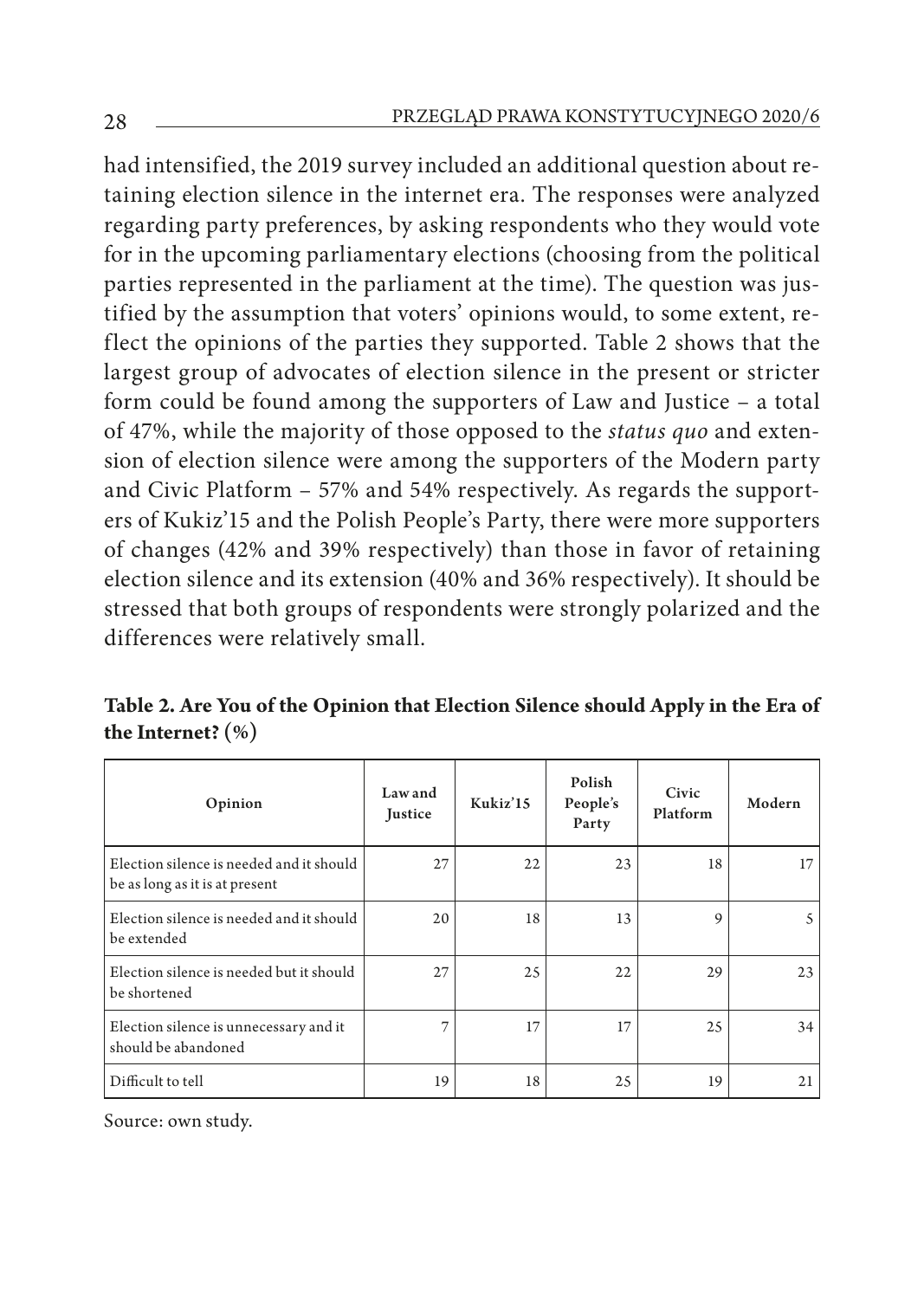When designing the survey, it was assumed that it might be interesting to collect respondents' answers in different age brackets. It was forecasted that older respondents would be more attached to the present regulations and reluctant to accept any changes, and thus that the share of responses in favor of retaining election silence would increase with their age. The opposite should be observed regarding the abolition of election silence. These assumptions were made based on the characteristics of modern society, the younger members of which tend to be better educated in new technologies, which translates into their greater sensitivity to the difficulties with maintaining election silence in the era of new media.

**Table 3. Are You of the Opinion that Election Silence should Apply in the Era of the Internet? (%)**

| Opinion                                                                    | $18 - 24$ | $25 - 34$ | $35 - 44$ | $45 - 54$ | $55 - 64$ | $65+$ |
|----------------------------------------------------------------------------|-----------|-----------|-----------|-----------|-----------|-------|
| Election silence is needed and it should be as<br>long as it is at present | 18        | 14        | 26        | 29        | 28        | 29    |
| Election silence is needed and it should be<br>extended                    | 11        | 13        | 11        | 14        | 15        | 15    |
| Election silence is needed but it should be<br>shortened                   | 23        | 24        | 24        | 26        | 20        | 20    |
| Election silence is unnecessary and it should<br>be abandoned              | 29        | 20        | 18        | 17        | 16        | 11    |
| Difficult to tell                                                          | 19        | 29        | 21        | 14        | 21        | 25    |

Source: own study.

The analysis of the data in Table 3 makes it possible to confirm these assumptions, as it demonstrates that the number of supporters of election silence in its present form grows with age while the number of those in favor of its abolition diminishes with age.

When analyzing respondents' answers concerning the extension of election silence, no significant differences have been observed, although the number of those in favor of its extension increases in the 45+ age group. As regards the shortening of election silence, younger respondents are more likely to be in favor.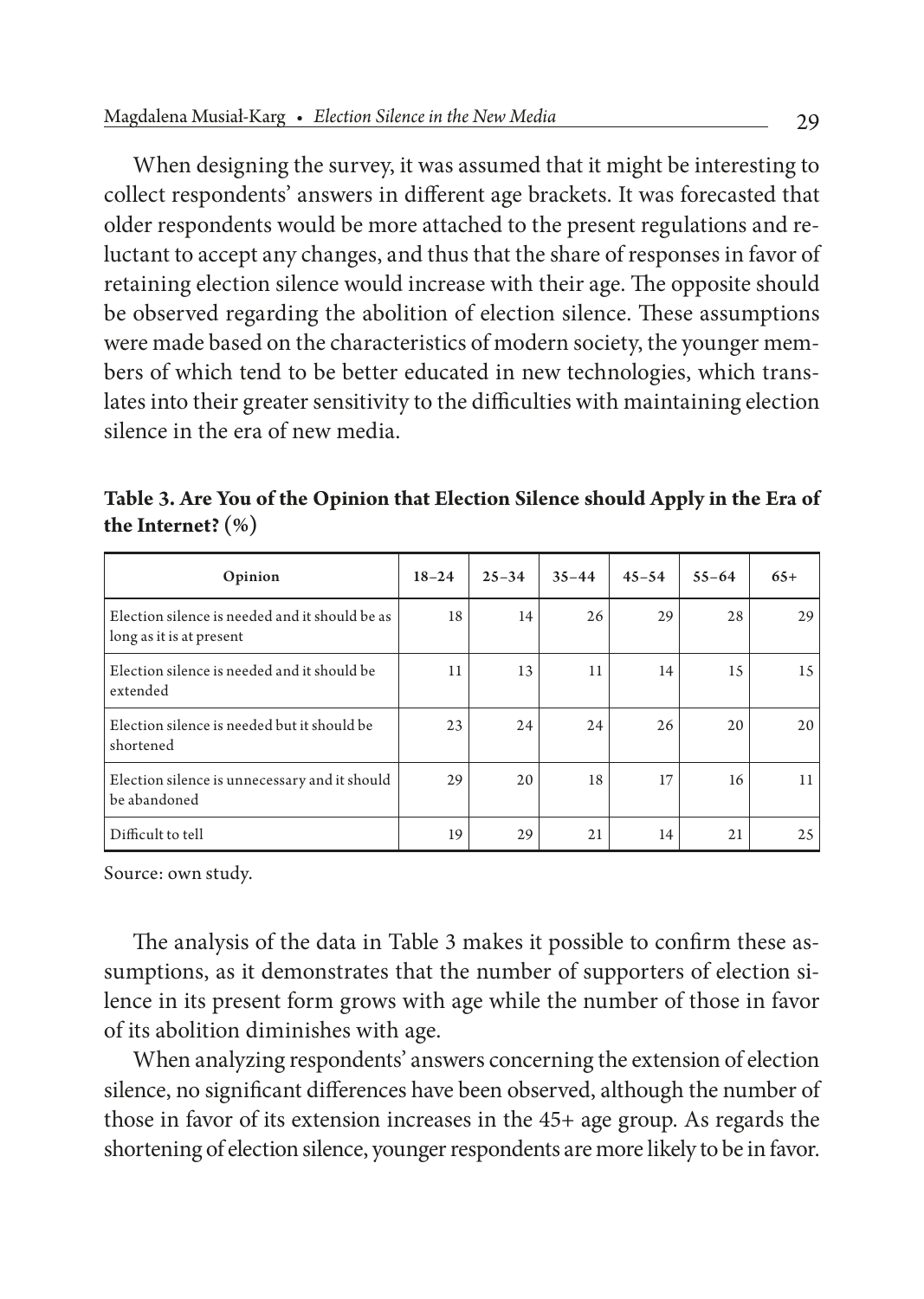### **IV. Conclusions**

The advances in new technologies, in particular the internet, produce numerous measurable benefits, but also pose many challenges for election processes. One such challenge involves regulations of election silence, being particularly difficult to observe on the internet, in which it is almost impossible to enforce the ban on campaigning.

Considering the issue of whether or not election silence is useful and justified, it should be observed that, from voters' point of view, election silence can be a useful solution since it facilitates peaceful electoral decision-making. On the other hand, it is fair to say that election Sundays in Poland tend to be quite boring, which is why voters, who frequently are not interested in what is happening in their country, forget to vote. This might be the outcome of mandatory election silence and the absence of election discussion in the media. If it were not for election silence, politicians would probably be able to interest the public in the election and encourage them to go to the polling stations. The ban on campaigning that is in force in twenty-four hours preceding the election seems to be less and less justified, given the increasingly common access to the internet, in which it is unfeasible to monitor election silence.

To a certain extent, this is also confirmed by the presented surveys. While in general Poles support election silence, recent years have seen significant changes in their responses. The main one concerns the fact that although the majority of respondents are in favor of retaining election silence as is, the number of persons who want the period of election silence to be shorter, or for it to be abolished altogether, is increasing. Looking at these opinions concerning the respondents' political preferences or age, certain differences can be spotted: the respondents' opinions are frequently in line with the standpoint of their respective parties, but the support for election silence in its current form drops in the younger age groups.

#### **Literature**

*Campaign silence*, The ACE Electoral Knowledge Network, http://aceproject.org/electoral-advice/archive/questions/replies/699408090.